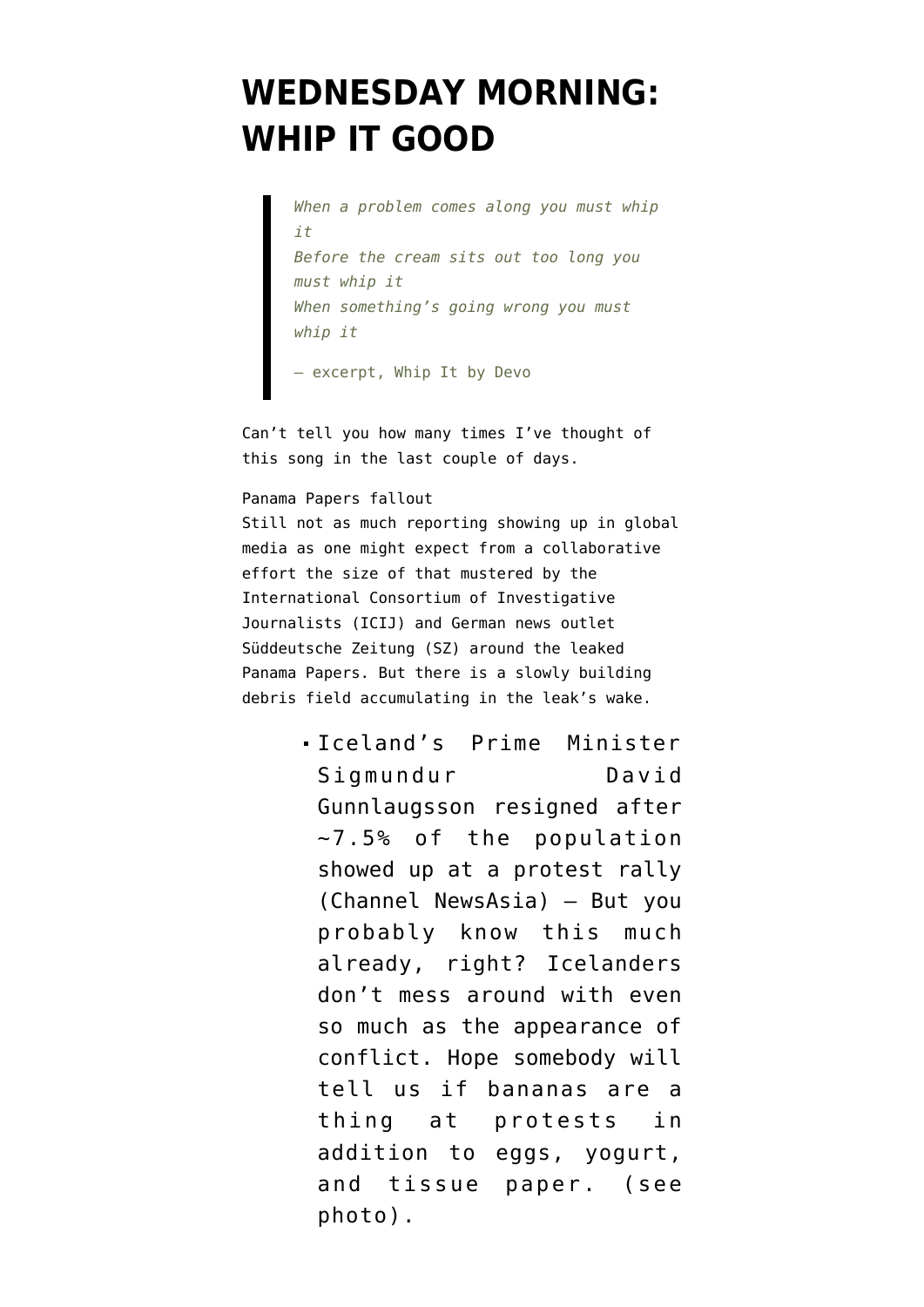- [Chair of Transparency](https://www.transparency.org/news/pressrelease/statement_on_the_resignation_of_the_chair_of_our_chapter_in_chile) [International's Chile](https://www.transparency.org/news/pressrelease/statement_on_the_resignation_of_the_chair_of_our_chapter_in_chile) [chapter resigned](https://www.transparency.org/news/pressrelease/statement_on_the_resignation_of_the_chair_of_our_chapter_in_chile) (Transparency.org) — Oops. But kudos to Transparency for the prompt and direct reaction after the leak revealed the Chilean chair had been involved with
- China s[quelched reporting](http://www.scmp.com/news/china/policies-politics/article/1933692/china-limits-panama-papers-coverage-and-denounces-tax) [ties to leadership](http://www.scmp.com/news/china/policies-politics/article/1933692/china-limits-panama-papers-coverage-and-denounces-tax) and revelations in Panama Papers (SCMP) — The suppression includes redirecting search engine queries to stories about sports figures involved in the scandal.
- Amazon's cloud [now home to](http://www.forbes.com/sites/thomasbrewster/2016/04/05/panama-papers-amazon-encryption-epic-leak/) [the Panama Papers](http://www.forbes.com/sites/thomasbrewster/2016/04/05/panama-papers-amazon-encryption-epic-leak/) source documents (Forbes) — And tiny Australian software firm Nuix [has been helping](http://www.ibtimes.com/panama-papers-inside-technology-made-it-possible-tell-story-biggest-leak-history-2348500) with sifting through the documents.

What will today bring?

Related? Pfizer and Allergan nix their merger Proposed changes to Treasury Department rules are blamed for the [breakup of this corporate](http://www.bloomberg.com/news/articles/2016-04-06/pfizer-allergan-end-160-billion-merger-amid-new-tax-rules) [marriage,](http://www.bloomberg.com/news/articles/2016-04-06/pfizer-allergan-end-160-billion-merger-amid-new-tax-rules) in which Pfizer would have moved its headquarters to Allergan's location in Ireland to avoid U.S. tax rates. Public sentiment about offshoring after the Panama Papers leak may have clinched this split.

## Miscellany

Heat pump technology could [reduce energy use in](http://phys.org/news/2016-04-energy-dryers-thermoelectric-technology.html) [clothing dryers](http://phys.org/news/2016-04-energy-dryers-thermoelectric-technology.html) by 40%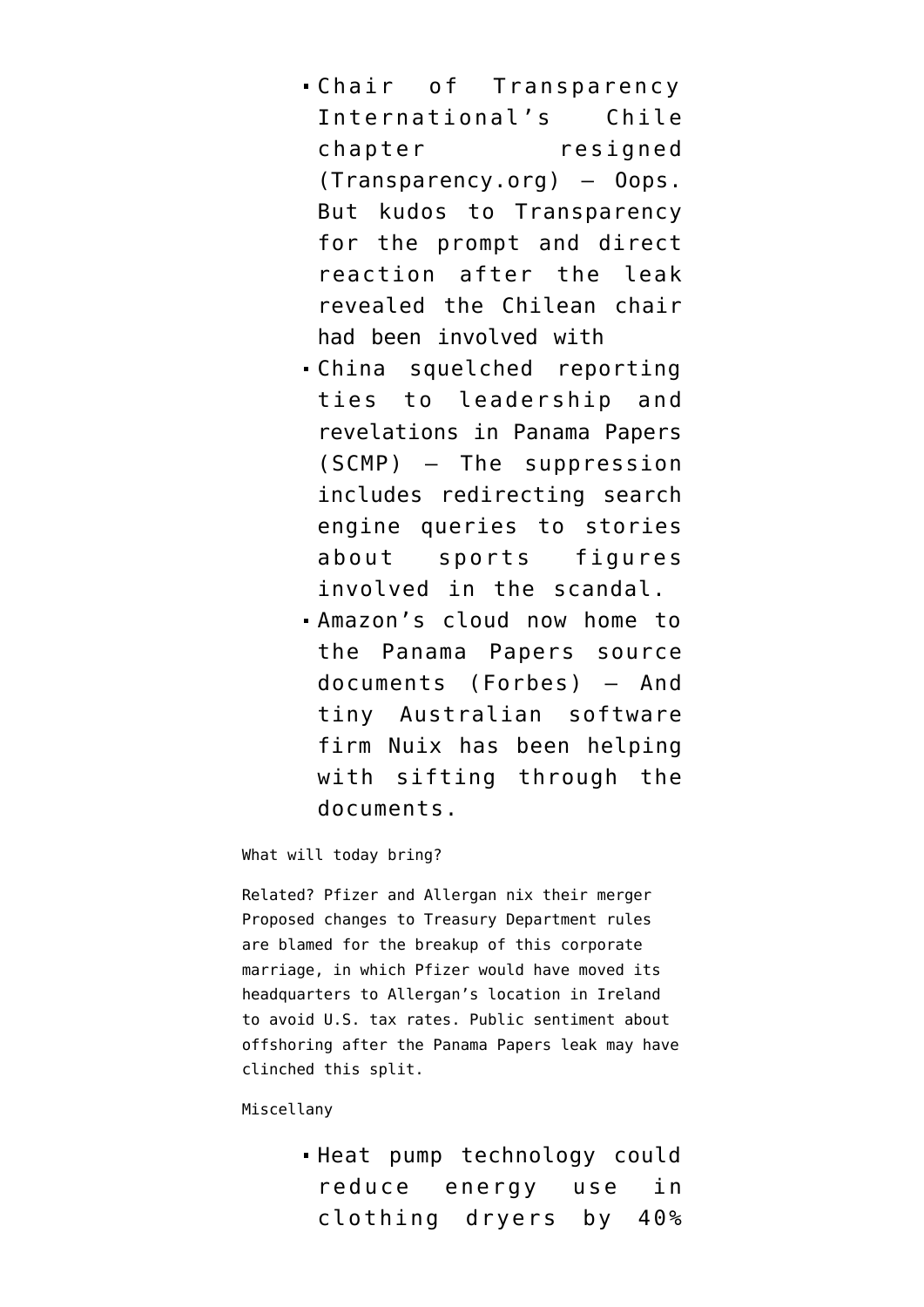(Phys.org) — Here's a great use of our tax dollars, this research by U.S. Department of Energy's Oak Ridge National Laboratories. Dryers are the largest consumer of electricity in households equipped with them. As much of U.S. energy is produced by fossil fuel, this could have a dramatic impact on CO2 output. Let's hope Congress encourages more of this kind of research as well as tax credits for related corporate R&D and consumer purchases.

- Orbeus, a photo-recognition software company, has been [acquired by Amazon](http://www.businessinsider.com/amazon-acquires-ai-startup-orbeus-report-photo-recognition-artificial-intelligence-2016-4) (Business Insider) — Imagine getting this message the next time you upload your personal photos to your Amazon Prime Photo account: "People who purchased your spouse's belt on Amazon also purchased this underwear/lubricant/sex toy." Just, no.
- STARZ premium cable channel will now [offer a direct](http://arstechnica.com/business/2016/04/starz-enters-streaming-world-with-its-own-9month-subscription-service/) [streaming service](http://arstechnica.com/business/2016/04/starz-enters-streaming-world-with-its-own-9month-subscription-service/) for cord cutters (Ars Technica) — The offering will work much like HBO Direct. But will ISPs that offer STARZ (like